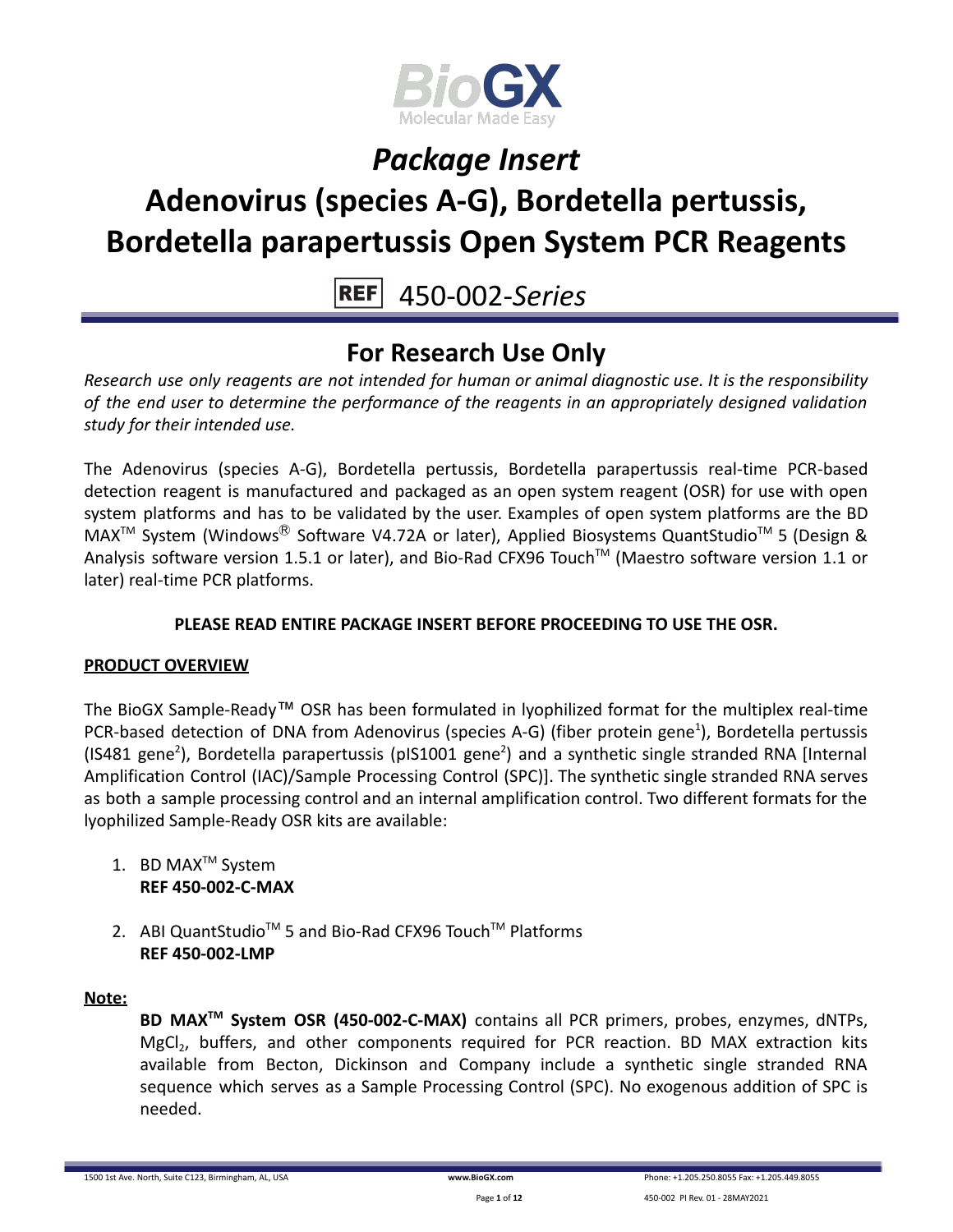

# **Adenovirus (species A-G), Bordetella pertussis, Bordetella parapertussis Open System PCR Reagents**

450-002-*Series*

**OSR for ABI and Bio-Rad Platforms (450-002-LMP)** contain all PCR primers, probes, enzymes, dNTPs, MgCl<sub>2</sub>, buffers, and other components required for the PCR reaction. Synthetic single stranded RNA sequence is included in the OSR master mix and serves as Internal Amplification Control (IAC). No exogenous addition of SPC is needed.

### **PACKAGE CONTENTS**

**BioGX REF:** 450-002-C-MAX **Platform(s):** BD MAX<sup>™</sup> System

Each 24-reaction package contains two pouches:

- 1. First pouch contains 24 sealed BD MAX<sup>™</sup> tubes of BioGX lyophilized Sample-Ready<sup>™</sup> OSR, each tube sufficient for a 12.5 µL PCR reaction.
- 2. Second pouch contains 24 sealed BD MAX<sup>™</sup> tubes, each containing 25  $\mu$ L of OSR-specific BioGX Rehydration Buffer.

**BioGX REF:** 450-002-LMP Platform(s): ABI QuantStudio<sup>™</sup> 5 and Bio-Rad CFX96 Touch<sup>™</sup>

Each 64-reaction package consists of one pouch:

1. The pouch contains 2 x 8-tube strips. Each tube contains BioGX lyophilized Sample-Ready<sup>™</sup> OSR sufficient for 4 x 15 uL PCR reactions.

Note: 8-tube strips containing reagents ARE NOT compatible with ABI QuantStudio<sup>™</sup> 5 and Bio-Rad CFX96 Touch™ instruments.

### **EQUIPMENT AND MATERIALS REQUIRED BUT NOT PROVIDED**

- Lyophilized Positive Control Template DNA Beads  $(10^5 \text{ copies/head})$ 
	- BioGX Adenovirus species A (Part number 720-0154) ○ BioGX Adenovirus species B (Part number 720-0155) ○ BioGX Adenovirus species C (Part number 720-0156) ○ BioGX Adenovirus species D (Part number 720-0157) ○ BioGX Adenovirus species E (Part number 720-0158) ○ BioGX Adenovirus species F (Part number 720-0159)
	- BioGX Adenovirus species G (Part number 720-0160)
- - BioGX Bordetella pertussis (IS481) (Part number 720-0013)
	- BioGX Bordetella parapertussis (pIS1001) (Part number 720-0014)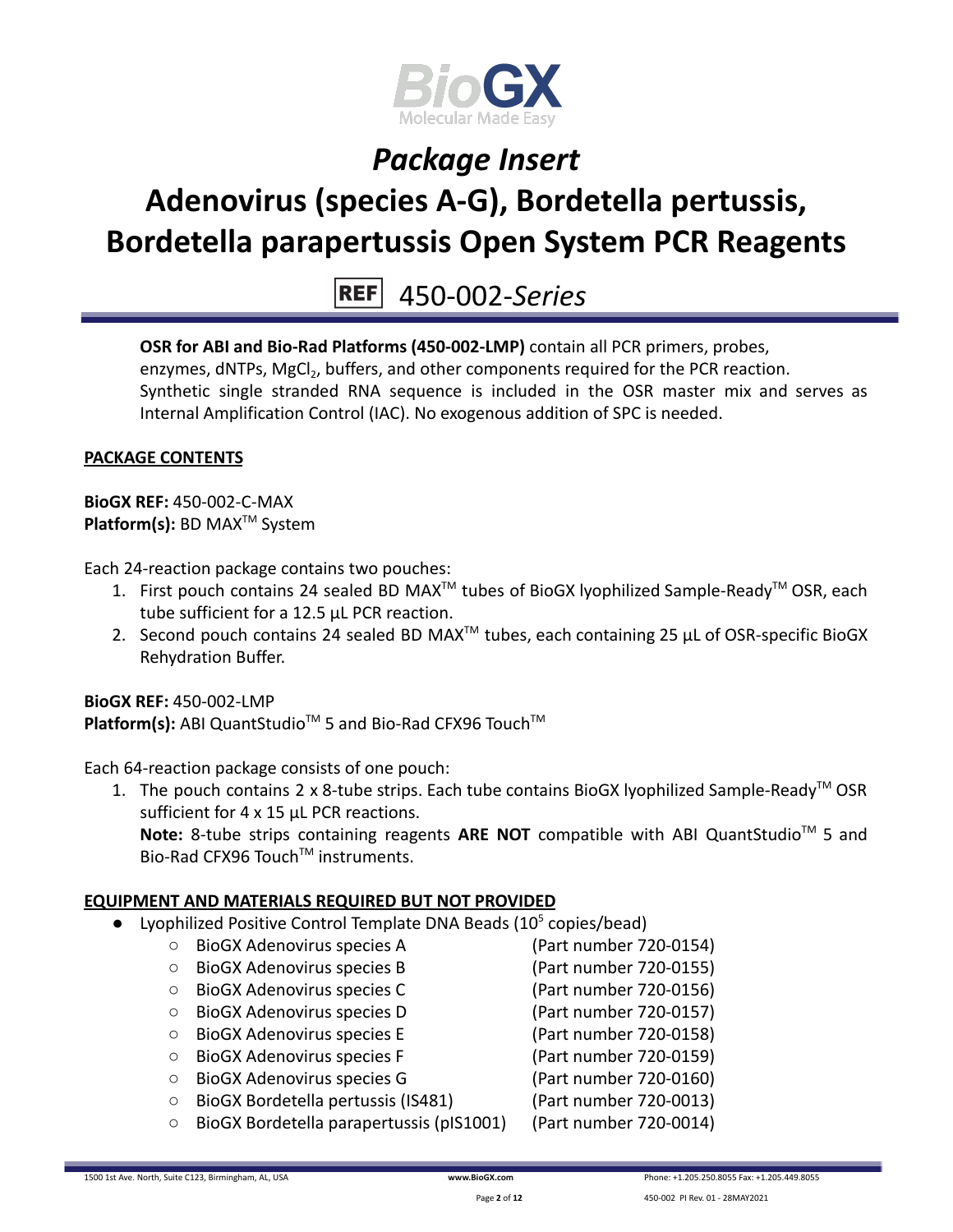

# **Adenovirus (species A-G), Bordetella pertussis, Bordetella parapertussis Open System PCR Reagents**

 $|REF|$ 450-002-*Series*

- BioGX Molecular Grade Water or equivalent
	- BioGX Rehydration Water (Part number: 800-0035-12)
- BD MAX ™ ExK ™ TNA-3 (US BD catalog no. 442827/ International BD catalog no. 442828)
- BD MAX ™ PCR Cartridges (US and International BD catalog no. 437519)
- Vortex Genie 2 Vortexer (VWR catalog no. 58815-234) or equivalent
- Disposable nitrile gloves
- Applied Biosystems QuantStudio 5 (0.2 mL) consumables
	- Thermo Fisher optical 8-tube strip (catalog no. 4316567)
	- Thermo Fisher ultra-clear optical caps, strips of 8 (catalog no. AB-0866)
	- Thermo Fisher 96-well optical clear reaction plates (catalog no. A36924)
	- Thermo Fisher 96-well qPCR plate seals (catalog no. AB-1170)
- Bio-Rad CFX96 Touch consumables
	- Bio-Rad 8-tube PCR strips without caps (catalog no. TLS0851)
	- Bio-Rad Optical flat 8-cap strips for PCR tubes (catalog no. TCS0803)
	- Bio-Rad 96-well plates (catalog no. HSP9655)
	- Bio-Rad 96-well plate sealing film, optical (catalog no. MSB1001)

### **WARNINGS AND PRECAUTIONS**

- For research use only. Not intended for human or animal diagnostics use.
- If handling biological samples, including used Extraction Kits and PCR Cartridges, treat as if capable of transmitting infectious agents in accordance with safe laboratory procedures such as those described in CLSI Document M29 $3$  and in Biosafety in Microbiological and Biomedical Laboratories $4$ .
- BioGX REF: 450-002-C-MAX has been quality control tested only with the BD Open System Extraction Kits on the BD MAX<sup>™</sup> System.
- BioGX REF: 450-002-LMP has been quality control tested only with the Applied Biosystems QuantStudio<sup>™</sup> 5 and Bio-Rad CFX96 Touch<sup>™</sup> real-time PCR platforms.
- Do not use the reagents if the protective pouches are open or torn upon arrival.
- Close reagent protective pouches promptly with the zip seal after each use. Remove any excess air in the pouches prior to sealing and store at 2-8 °C.
- Do not remove desiccant from the PCR master mix pouches.
- Do not use Sample-Ready**TM** master mix if the desiccant is not present or is broken inside the Sample-Ready**TM** master mix pouches.
- Do not use reagent tubes if the foil seal has been opened or damaged.
- Do not mix reagents from different pouches and/or kits and/or lots.
- Do not use expired reagents and/or materials.

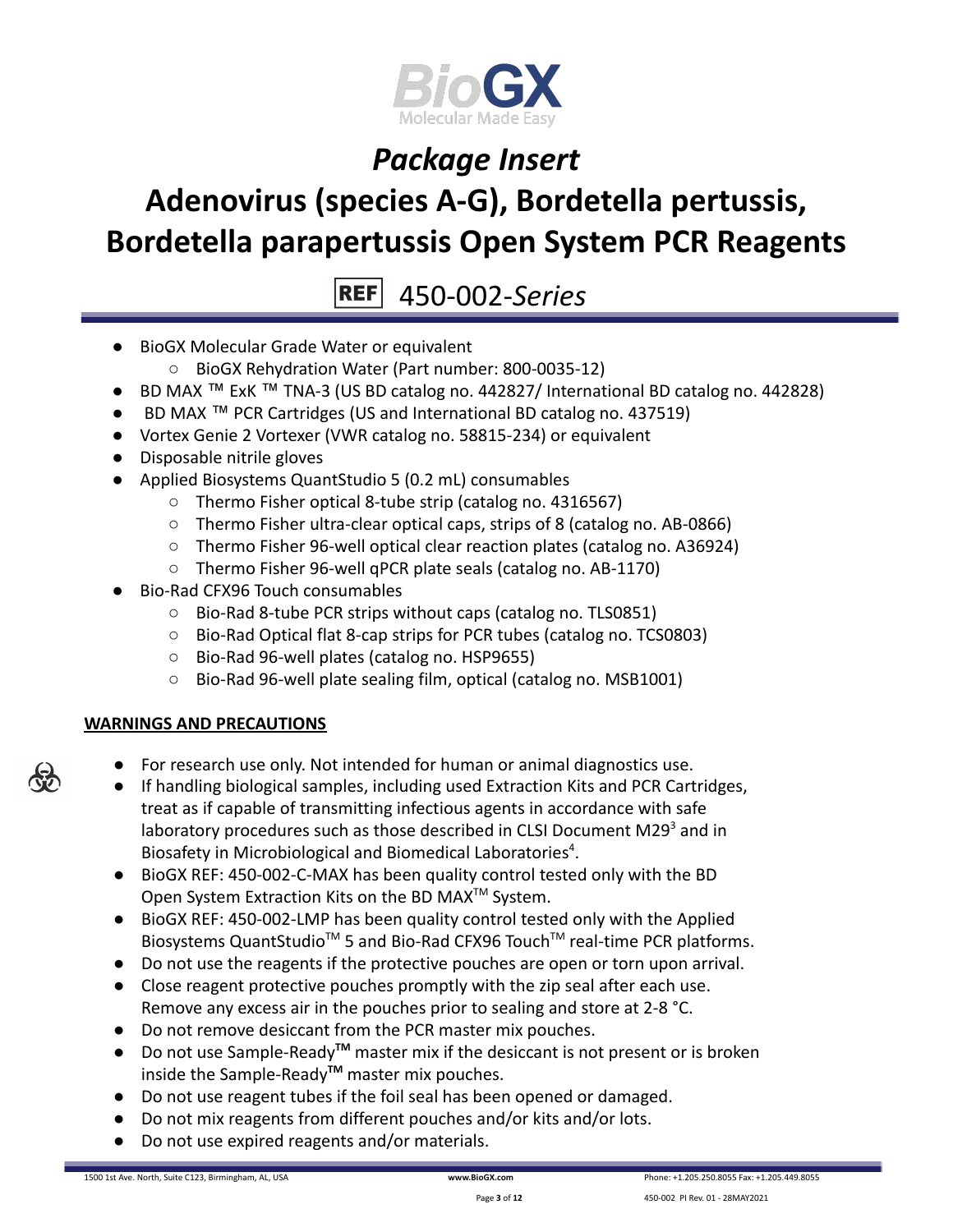

# **Adenovirus (species A-G), Bordetella pertussis, Bordetella parapertussis Open System PCR Reagents**

450-002-*Series*

- Refer to BD MAX<sup>™</sup> ExK<sup>™</sup> TNA-3 Extraction Kit Instructions or to other respective nucleic acid extraction kits manufacturers' instructions for information about proper handling, cautions, and proper waste disposal.
- Do not mix septum caps between Sample Buffer Tubes or re-use septum caps as contamination may occur and compromise test results.
- Check BD Unitized Reagent Strips for proper liquid fills (ensure that the liquids are at the bottom of the tubes).
- Do not pipette by mouth.
- Do not smoke, drink, or eat in areas where samples or kits are being handled.
- Dispose of unused reagents and waste in accordance with country, federal, provincial, state, and local regulations.
- Use clean gloves when handling extraction kit components and PCR reagents and buffer tubes.

### **STORAGE REQUIREMENTS AND RECOMMENDATIONS**



Product ships at ambient temperature, but BioGX recommends long-term storage at 2-8°C. Reagents have been tested to demonstrate optimal performance when stored properly and consumed by the Manufacturer Recommended Use By Date. The end user may opt to extend the useful life for Research Use Only reagents upon completing their own performance validations. BioGX's guarantee of reagent integrity does not extend beyond the Manufacturer Recommended Use By Date when stored properly. Avoid exposing the reagents (lyophilized or rehydrated) to direct sunlight or long-term ambient lighting. Tightly reseal the pouch with unused reactions and immediately return to a refrigerator after opening. To mitigate reagent performance degradation from exposure to moisture, BioGX suggests using the entire contents of the opened pouch within 2 weeks; however, the user may choose to verify an extended working time > 2 weeks by performance testing with positive controls and an examination of the sample preparation control target.

### **SAMPLE TYPES UTILIZED FOR QUALITY CONTROL TESTING**

-Swab samples collected in Copan Universal Transport Media (UTM $^{\circledR}$ ), Copan ESwab<sup>TM</sup> or BD<sup>TM</sup> UVT -Nasal wash

 $\mathbf{i}$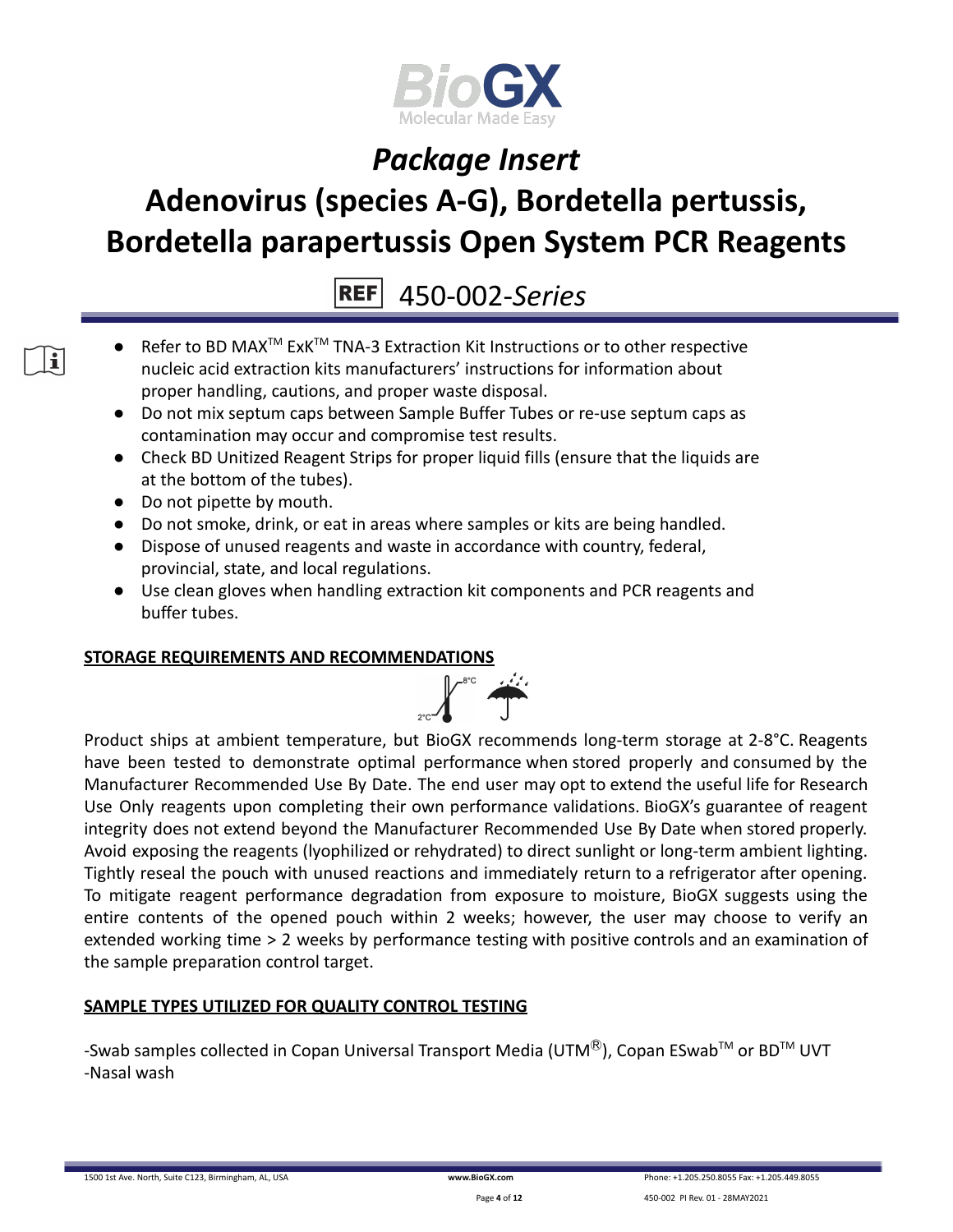

# **Adenovirus (species A-G), Bordetella pertussis, Bordetella parapertussis Open System PCR Reagents**

**REF** 450-002-*Series*

### **REAGENT OPTICAL CONFIGURATION**

**Table 1.** Optical Channel Configuration for REF 450-002-*Series*.

| <b>Optical Channel</b><br>(Fluorophore Equivalent) | <b>Target</b>            |
|----------------------------------------------------|--------------------------|
| <b>FAM</b>                                         | Unused                   |
| <b>HEX</b>                                         | Bordetella parapertussis |
| Texas Red                                          | Adenovirus (species A-G) |
| Cy <sub>5</sub>                                    | Bordetella pertussis     |
| Cy5.5                                              | SPC/IAC                  |

### **QUALITY CONTROL AND EXTRACTION TESTING PARAMETERS**

### **BD MAXTM System (BioGX REF: 450-002-C-MAX)**

As a starting point, users can import and install the Electronic User Defined Protocol (eUDP) that utilizes **ExK TNA-3** extraction kits onto the BD MAX<sup>™</sup>. BioGX's most current eUDP utilized for quality control of this product can be obtained by sending an email to [TS@biogx.com](mailto:TS@biogx.com). Please refer to the BD MAX<sup>TM</sup> user manual<sup>5</sup> for uploading instructions.

### **ABI and Bio-Rad Platforms (BioGX REF: 450-002-LMP)**

As a starting point, users can import and install a PCR run file onto:

- 1. Applied Biosystems QuantStudio<sup>™</sup> 5 (Design & Analysis software version 1.5.1 or later)
- 2. Bio-Rad CFX96 Touch<sup>™</sup> (Maestro software version 1.1 or later)

BioGX's most current ABI QuantStudio<sup>™</sup> 5 and Bio-Rad CFX96 Touch<sup>™</sup> PCR run files utilized for quality control of this product can be obtained by sending an email to [TS@biogx.com.](mailto:TS@biogx.com) Please refer to the Applied Biosystems QuantStudio<sup>™</sup>5 user manual<sup>6</sup> for uploading instructions. Please refer to the Bio-Rad CFX96 Touch<sup>TM</sup> user manual<sup>7</sup> for uploading instructions.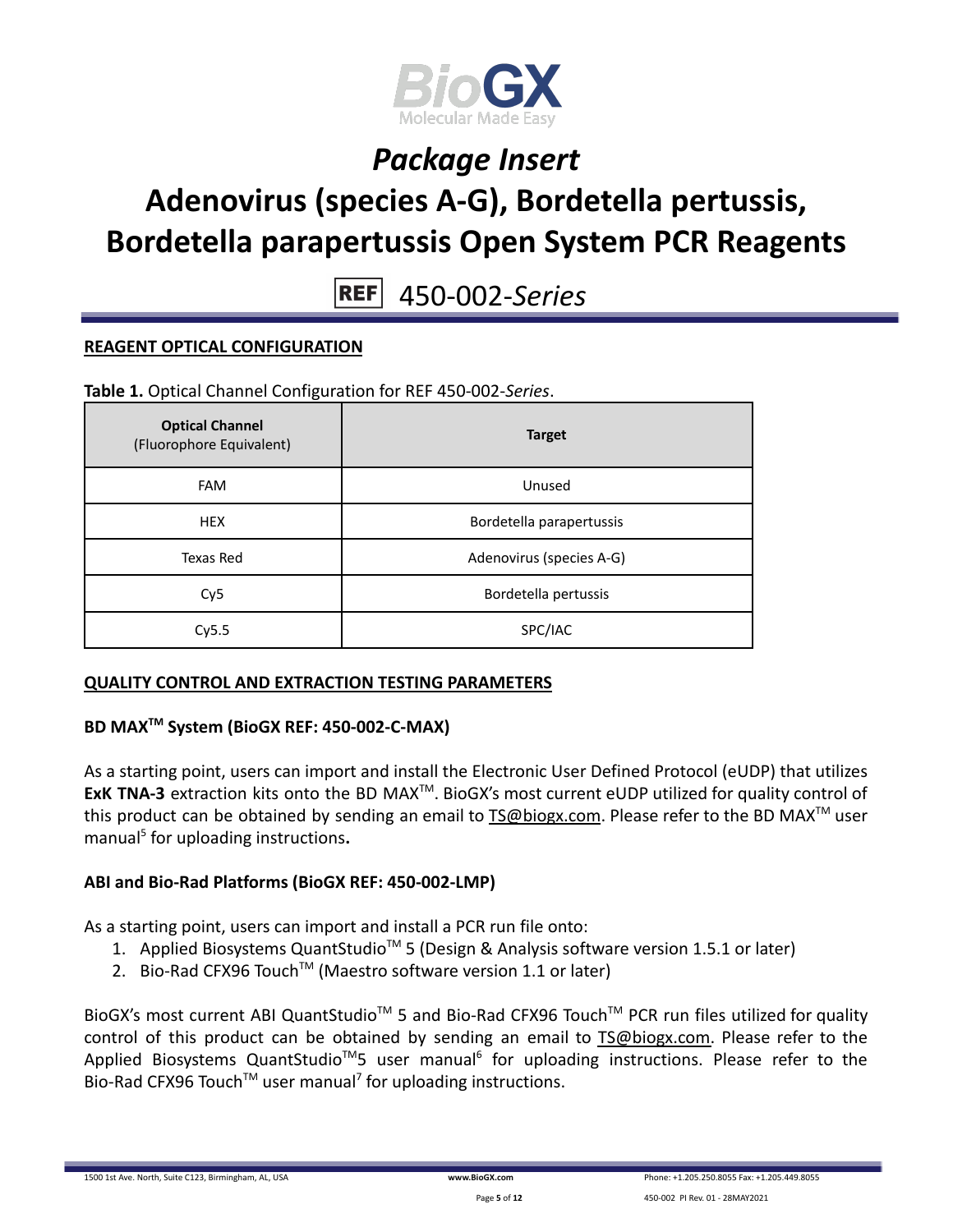

# **Adenovirus (species A-G), Bordetella pertussis, Bordetella parapertussis Open System PCR Reagents**

**REF** 450-002-*Series*

### **SAMPLE VOLUMES UTILIZED DURING QUALITY CONTROL TESTING**

The end user may choose to validate a different pretreatment method or volume of sample to load other than the sample processing used by BioGX for QC testing as outlined below.

### **Swab sample (3 mL Copan Universal Transport Media (UTM**Ⓡ**) or BDTM UVT)**

### **BD MAXTM System**

Thoroughly vortex the sample prior to addition to the Sample Buffer Tube (SBT). Pipette 100 μL of sample into the SBT, aseptically place the BD<sup>TM</sup> septum cap on each SBT. Pulse vortex the SBT for 1-3 seconds, and load the SBT into the extraction tray.

### **ABI QuantStudioTM 5 and Bio-Rad CFX96 TouchTM (validated magnetic bead or silica column extraction kits)**

Thoroughly vortex the sample prior to processing. Follow manufacturer recommendations for extraction of appropriate sample volume. Transfer 5 μL to purified nucleic acid to master mix as described in Section: *BioGX Quality Control Test Setup Procedure for ABI QuantStudioTM 5 and Bio-Rad CFX96 TouchTM .*

### **Swab sample (1 mL Copan Universal Transport Media (UTM**Ⓡ**), BDTM UVT or Copan ESwabTM )**

### **BD MAXTM System**

Thoroughly vortex the sample prior to addition to the Sample Buffer Tube (SBT). Pipette 50 μL of sample into the SBT, aseptically place the BD<sup>™</sup> septum cap on each SBT. Pulse vortex the SBT for 1-3 seconds, and load the SBT into the extraction tray.

### **ABI QuantStudioTM 5 and Bio-Rad CFX96 TouchTM (validated magnetic bead or silica column extraction kits)**

Thoroughly vortex the sample prior to processing. Follow manufacturer recommendations for extraction of appropriate sample volume. Transfer 5 μL to purified nucleic acid to master mix as described in Section: *BioGX Quality Control Test Setup Procedure for ABI QuantStudioTM 5 and Bio-Rad CFX96 TouchTM .*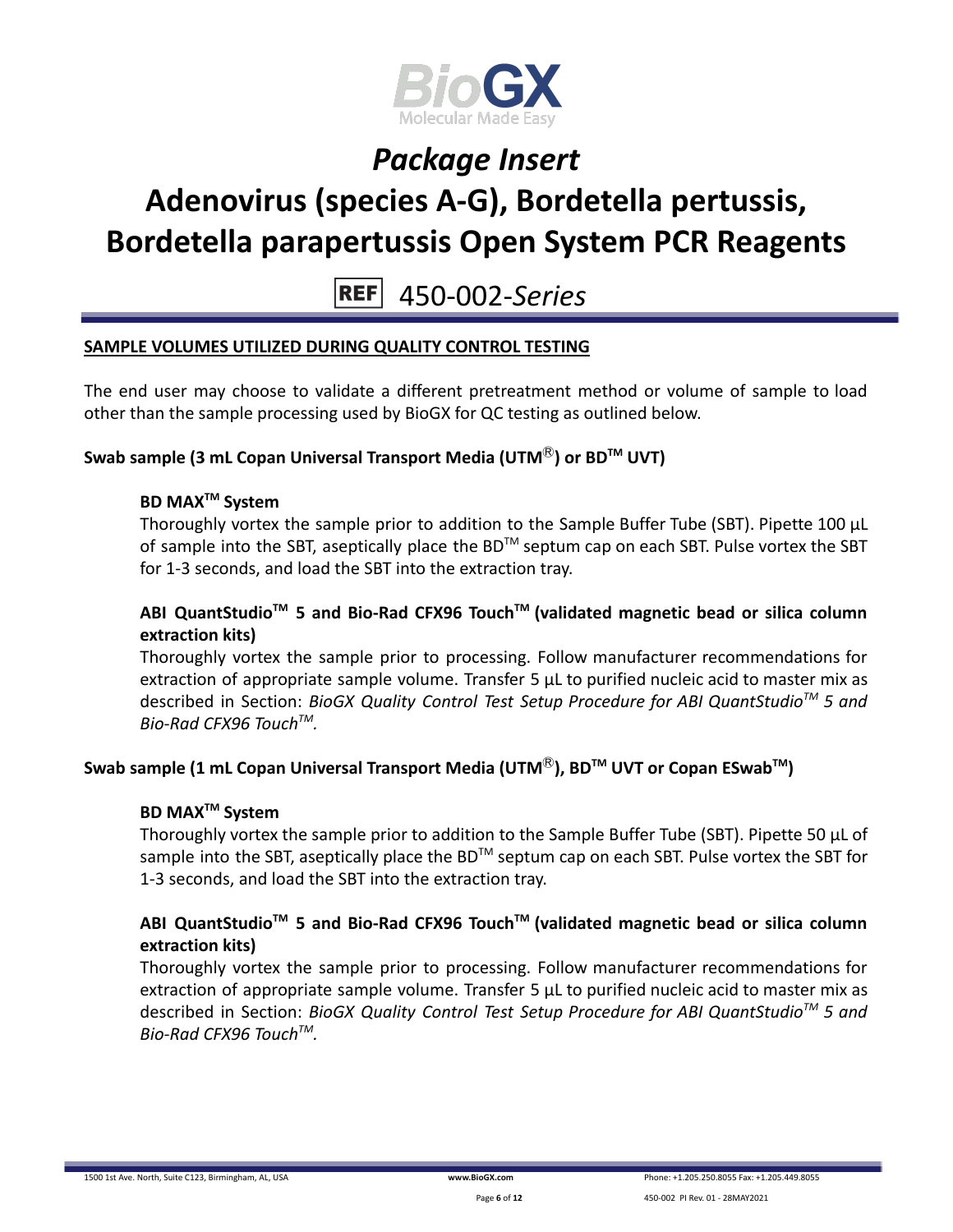

# **Adenovirus (species A-G), Bordetella pertussis, Bordetella parapertussis Open System PCR Reagents**

450-002-*Series*

### **Nasal Wash**

**Pretreatment:** Freeze-thaw of nasal wash samples can provide better extraction results and reduce inhibitory effects.

### **BD MAXTM System**

Thoroughly vortex the sample prior to addition to the Sample Buffer Tube (SBT). Pipette **700 μL** of Viral Transport Medium (eg. BD™ Universal Viral Transport or Copan Universal Transport Medium) and 50 **µL** of pretreated nasal wash sample into the SBT, aseptically place the BD<sup>™</sup> septum cap on each SBT. Pulse vortex the SBT for 1-3 seconds, and load the SBT into the extraction tray.

Note: Copan UTM<sup>®</sup> or BD<sup>™</sup> UVT viral transport media support the necessary dilution of nasal wash samples to achieve optimal extraction.

### **ABI QuantStudioTM 5 and Bio-Rad CFX96 TouchTM (validated magnetic bead or silica column extraction kits)**

Thoroughly vortex the sample prior to processing. Follow manufacturer recommendations for extraction of appropriate sample volume. Transfer 5 μL to purified nucleic acid to master mix as described in Section: *BioGX Quality Control Test Setup Procedure for ABI QuantStudioTM 5 and Bio-Rad CFX96 TouchTM .*

### **BioGX QUALITY CONTROL TEST SETUP PROCEDURE**

### **BD MAXTM System Quality Control Test Setup**

### **Loading a Sample Buffer Tube (SBT)**

- 1. Add the appropriate sample volume to each SBT.
- 2. Aseptically place  $BD^{TM}$  septum cap on each SBT.
- 3. Vortex the SBT for 1-3 seconds.
- 4. Load the SBT into the extraction tray.

### **WEAR NITRILE GLOVES WHEN HANDLING LYOPHILIZED REAGENTS TO REDUCE THE GENERATION OF STATIC CHARGES. DO NOT USE LATEX GLOVES.**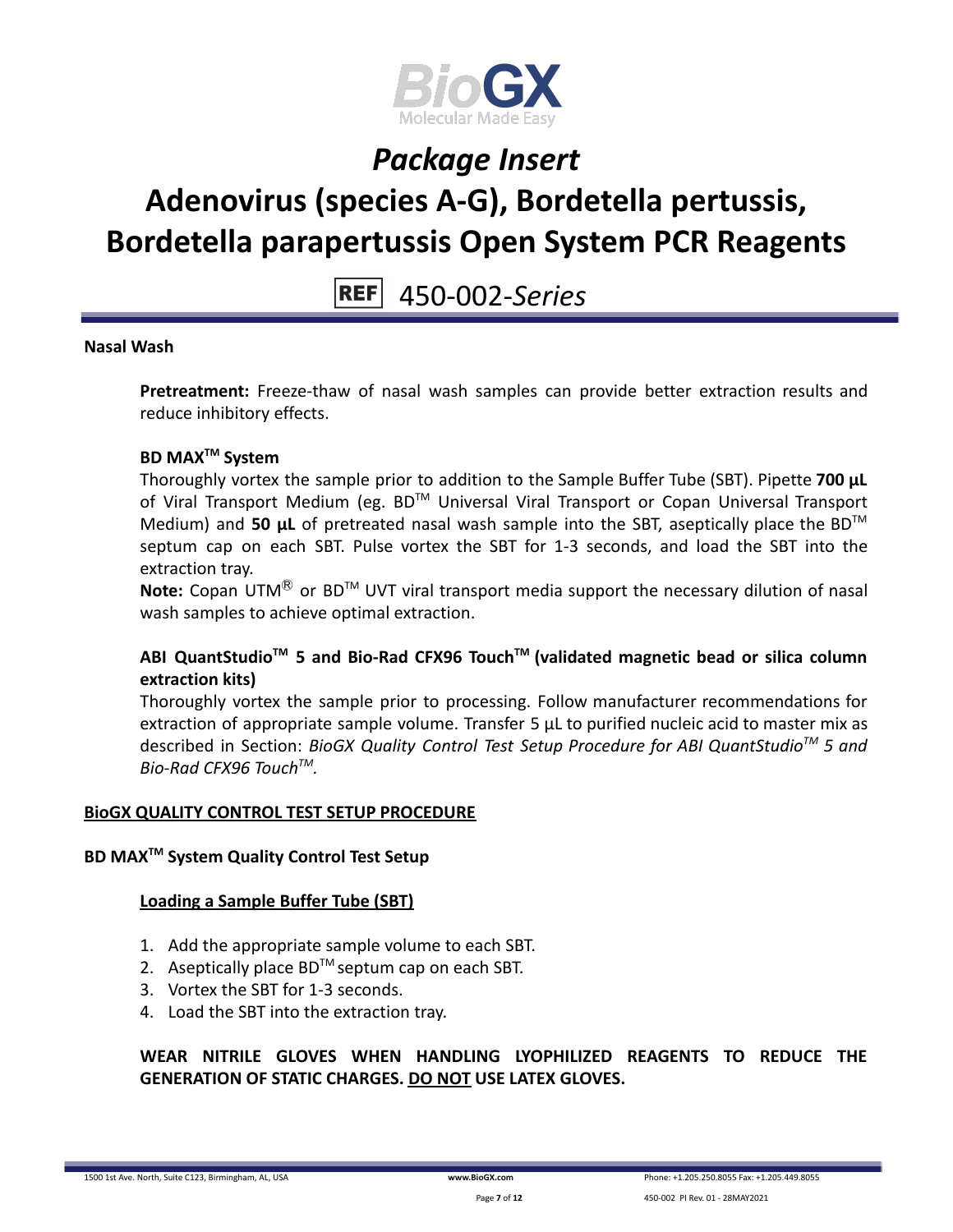

# **Adenovirus (species A-G), Bordetella pertussis, Bordetella parapertussis Open System PCR Reagents**

450-002-*Series* **REF** 

### **Assembly of BD MAX Extraction Strips and BioGX Reagents**

- 1. Choose the appropriate BD MAX<sup>TM</sup> extraction kit (see above). DO NOT use BD MAX<sup>TM</sup> master mix or the blank 0.3 mL conical tubes that come with the extraction kit.
- 2. Load the selected extraction cartridges into the extraction tray, 1 per sample to be tested.
- 3. Snap one BD MAX<sup>™</sup> ExK<sup>™</sup> TNA Extraction tube into snap-in position 1 (Snap-1) of each extraction strip (**Figure 1**).
- 4. Snap one BioGX Sample-Ready™ lyophilized reagent tube into position 2 (Snap-2) of each extraction strip. Check to make sure the lyophilized cake is at the bottom of the tube prior to inserting into the strip. The funnel-shaped cake may be in any orientation  $(v, >, ' , <)$ .
- 5. Snap one BioGX Rehydration Buffer tube into position 3 (Snap-3) of each extraction strip. Check to make sure the buffer is at the bottom of the tube prior to inserting into the strip. Position 4 (Snap-4) will remain empty.
- 6. Lift the tray and briefly examine the bottom of each strip to ensure all reagents are at the bottom of each tube and bubbles are not present in Extraction buffer reservoirs.
- 7. Proceed with worklist generation and sample loading per BD MAX $^{TM}$  operating instructions. Select the appropriate User Defined Protocol (UDP). Load the extraction tray and, if necessary, a new PCR card into the instrument, close the door, and click "Start Run."
- 8. Analyze the results by opening the completed run file in the "Results" tab.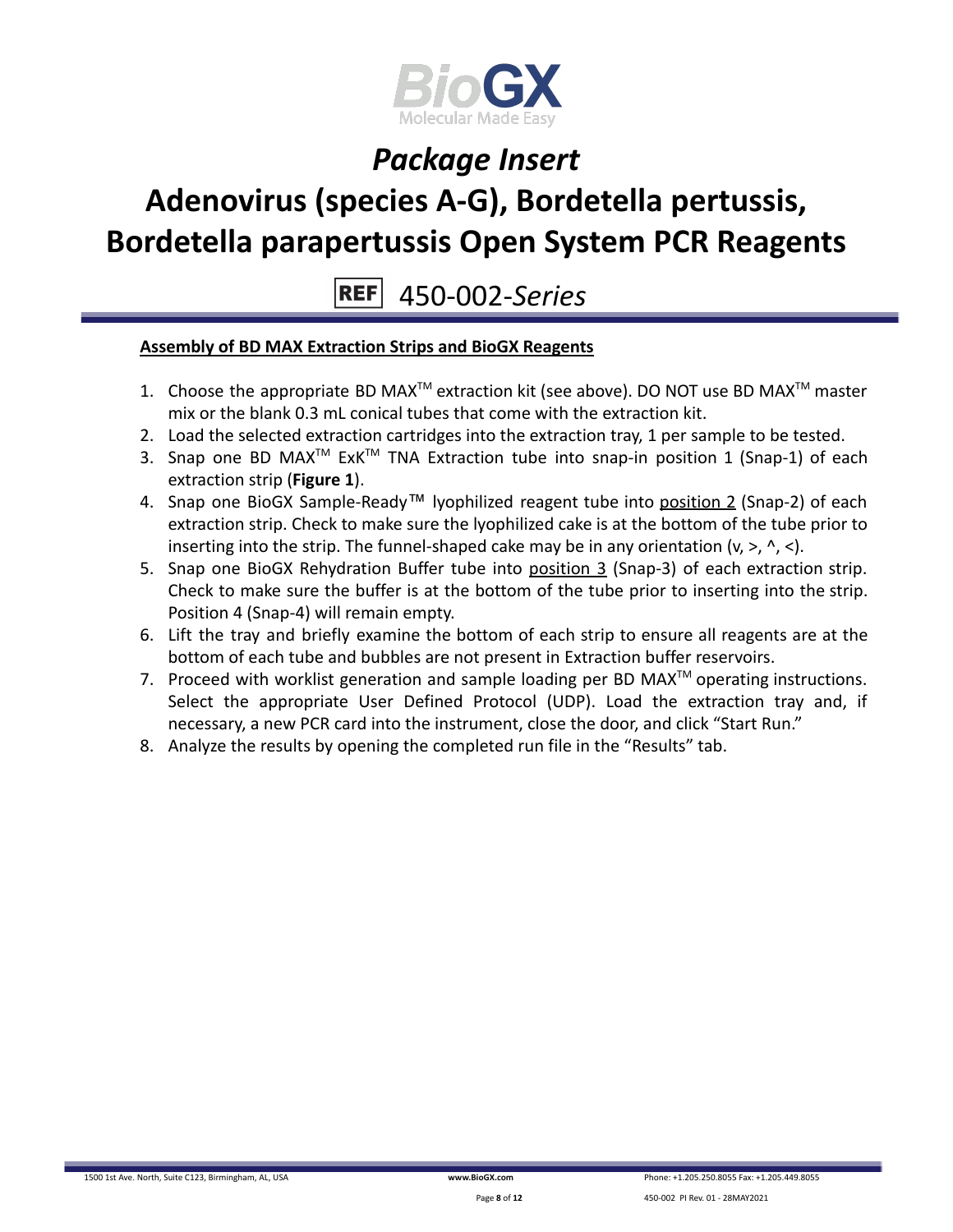

# *Package Insert* **Adenovirus (species A-G), Bordetella pertussis, Bordetella parapertussis Open System PCR Reagents**

 $REF$ 450-002-*Series*



**Figure 1.** Diagram of BD MAX**TM** ExK**TM** 4-snap Unitized Reagent Strips.

### **Important Note**

Always first insert all Snap-1 tubes, then all Snap-2 tubes, then all Snap-3 tubes. The Snap 4 position will remain empty unless the user has set up the reagent to run in dual master mix mode. Approximately 25 µL of extracted nucleic acid remains in the position 3 tube after extraction. This may be removed and saved for further analyses after the run has been completed.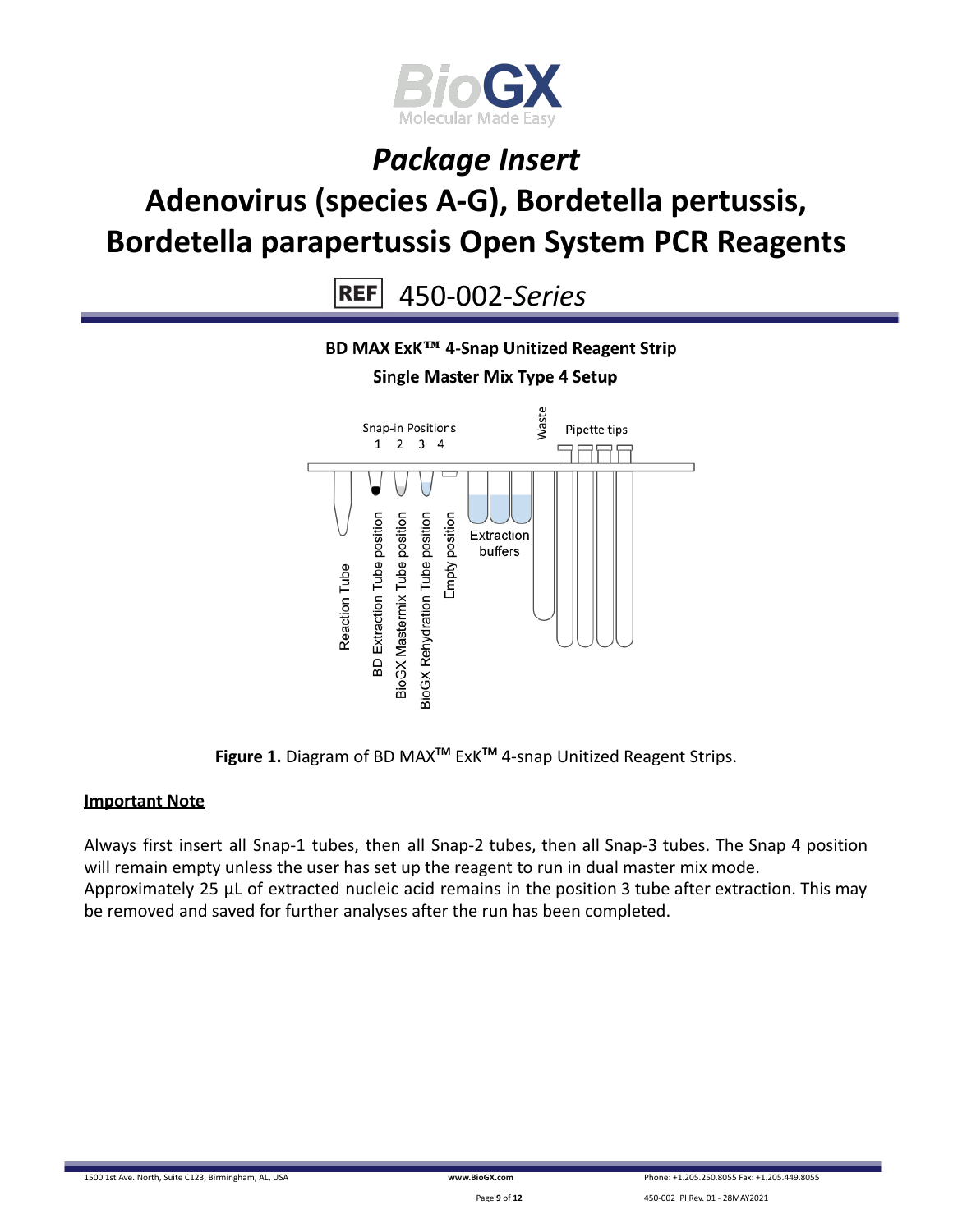

# **Adenovirus (species A-G), Bordetella pertussis, Bordetella parapertussis Open System PCR Reagents**

450-002-*Series*

**ABI QuantStudioTM 5 and Bio-Rad CFX96 TouchTM Quality Control Test Setup**

### **WEAR NITRILE GLOVES WHEN HANDLING LYOPHILIZED REAGENTS TO REDUCE THE GENERATION OF STATIC CHARGES. DO NOT USE LATEX GLOVES.**

### **Assembly of BioGX Reagents**

1. Prepare the appropriate number of 8-tube PCR strips or 96-well PCR plates.

2. Transfer 40 μL of molecular grade water to one vial of lyophilized BioGX reagents. The rehydrated master mix is more than sufficient for 4 samples to be tested.

Note: 8-tube strips containing reagents ARE NOT compatible with ABI QuantStudio<sup>™</sup> 5 and Bio-Rad CFX96 Touch<sup>™</sup> instruments. Rehydrated master mix must be transferred to 8-tube PCR strips or 96-well PCR plates compatible with appropriate instruments.

3. Mix by gently pipetting up and down. (IMPORTANT: Keep rehydrated master mix in a cold block or on ice if setup cannot not be completed within 20 minutes. If the rehydrated master mix cannot be used immediately, it can be capped and stored up to 24 hours at 2-8°C, protected from light).

- 4. Transfer 10 μL of rehydrated master mix to the bottom of 4 empty wells.
- 5. To each well containing 10 μL of rehydrated master mix, add 5 μL of extracted sample.
- 6. Affix the appropriate optical caps or optical plate seals.
- 7. Pulse spin the sealed PCR plate or tube to mix and bring liquid to the bottom.

8. Load 8-tube PCR strips or 96-well PCR plates into the real-time PCR platform and start the run. Avoid unnecessary delay once tubes/plates are loaded into the real-time PCR instrument.

### **ASSAY PERFORMANCE**

All BioGX Research Use Only products are designed to detect 20 copies or less of the target nucleic acid per reaction.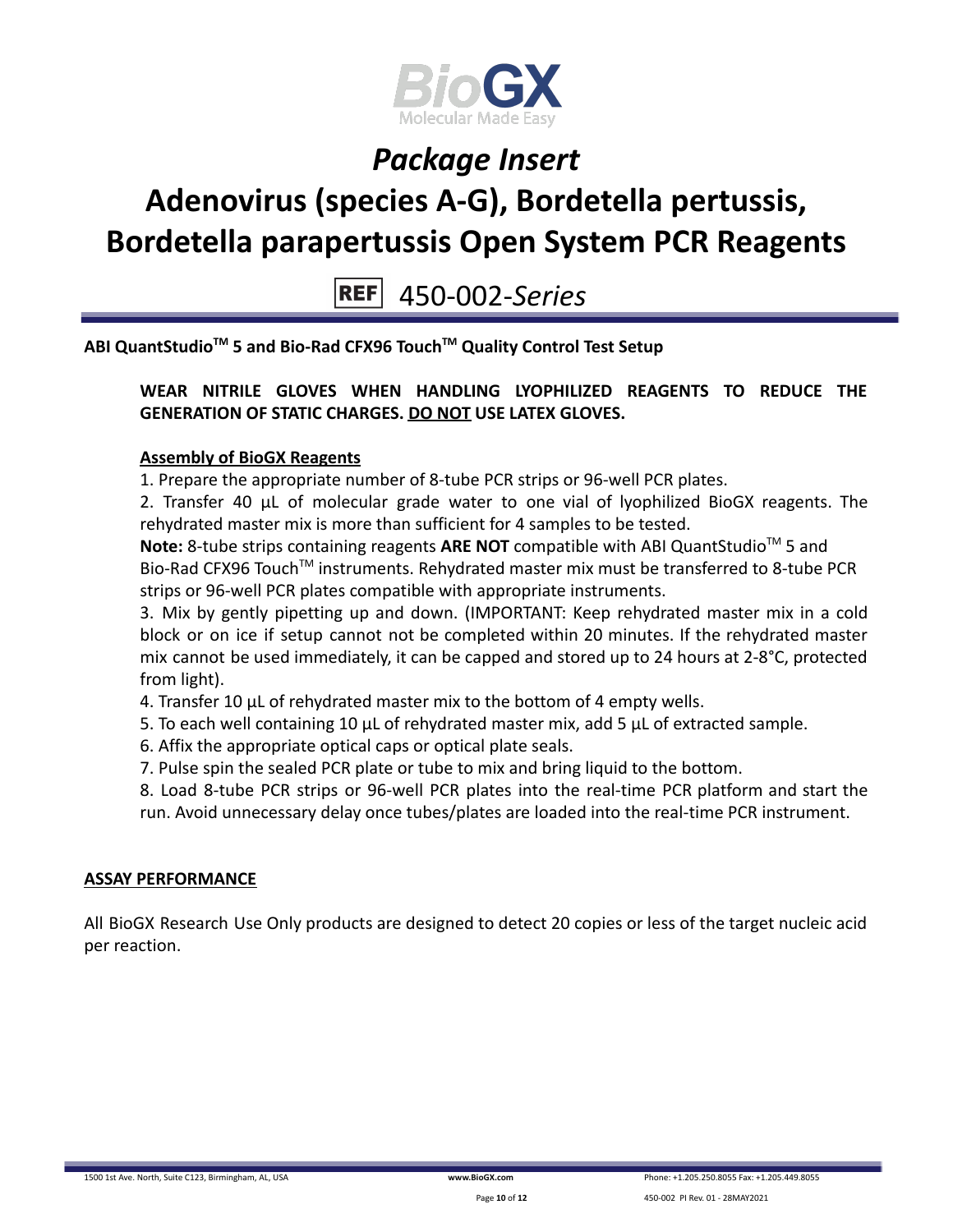

# **Adenovirus (species A-G), Bordetella pertussis, Bordetella parapertussis Open System PCR Reagents**

450-002-*Series*

### **INTERPRETATION OF RESULTS**

| <b>Adenovirus</b><br>(species A-G) | <b>Bordetella</b><br>pertussis | <b>Bordetella</b><br>parapertussis | <b>IAC or SPC</b> | Interpretation                                                                       |
|------------------------------------|--------------------------------|------------------------------------|-------------------|--------------------------------------------------------------------------------------|
| +                                  |                                |                                    | $+/-$             | Adenovirus (species A-G) POSITIVE                                                    |
|                                    |                                |                                    | $+/-$             | Bordetella pertussis POSITIVE                                                        |
|                                    |                                |                                    | $+/-$             | Bordetella parapertussis POSITIVE                                                    |
|                                    |                                |                                    |                   | Adenovirus (species A-G), Bordetella pertussis,<br>Bordetella parapertussis NEGATIVE |
|                                    |                                |                                    |                   | Unresolved*                                                                          |

#### **Table 2.** Multiplex PCR Results Interpretation for 450-002-*Series*.

\*Failed PCR due to inhibition, reagent failure or incorrect assembly of PCR reaction.

### **REFERENCES**

- 1. van Maarseveen, Noortje M., et al. "Diagnosis of viral gastroenteritis by simultaneous detection of Adenovirus group F, Astrovirus, Rotavirus group A, Norovirus genogroups I and II, and Sapovirus in two internally controlled multiplex real-time PCR assays." Journal of Clinical Virology 49.3 (2010): 205-210.
- 2. Tatti, Kathleen M., et al. "Novel multitarget real-time PCR assay for rapid detection of Bordetella species in clinical specimens." Journal of clinical microbiology 49.12 (2011): 4059-4066.
- 3. Clinical and Laboratory Standards Institute. Protection of laboratory workers from occupationally acquired infections; Approved Guideline. Document M29 (Refer to the latest edition).
- 4. Centers for Disease Control and Prevention and National Institutes of Health. Biosafety in Microbiological and Biomedical Laboratories. Choosewood L.C. and Wilson D.E. (eds) (2009). HHS Publication No. (CDC) 21-1112.
- 5. BD MAX TM System User's Manual (refer to the latest revision) BD Life Sciences, Sparks, Maryland 21152 USA.
- 6. QuantStudioTM Design and Analysis software User Guide, ThermoFisher Scientific, Waltham, Massachusetts, USA (Refer to the latest version).
- 7. CFX96 Touch, CFX96 Touch Deep Well, CFX Connect, and CFX384 Touch Systems Instruction Manual (refer to the latest version), Bio-Rad Laboratories, Inc., Hercules, California, USA (Refer to the latest version).

### **Please call BioGX or email info@biogx.com with any questions you may have regarding this product.**

| Rev. # | <b>Effective Date</b> | <b>Summary of Changes</b> |
|--------|-----------------------|---------------------------|
| 01     | 28 MAY 2021           | Initial Release.          |